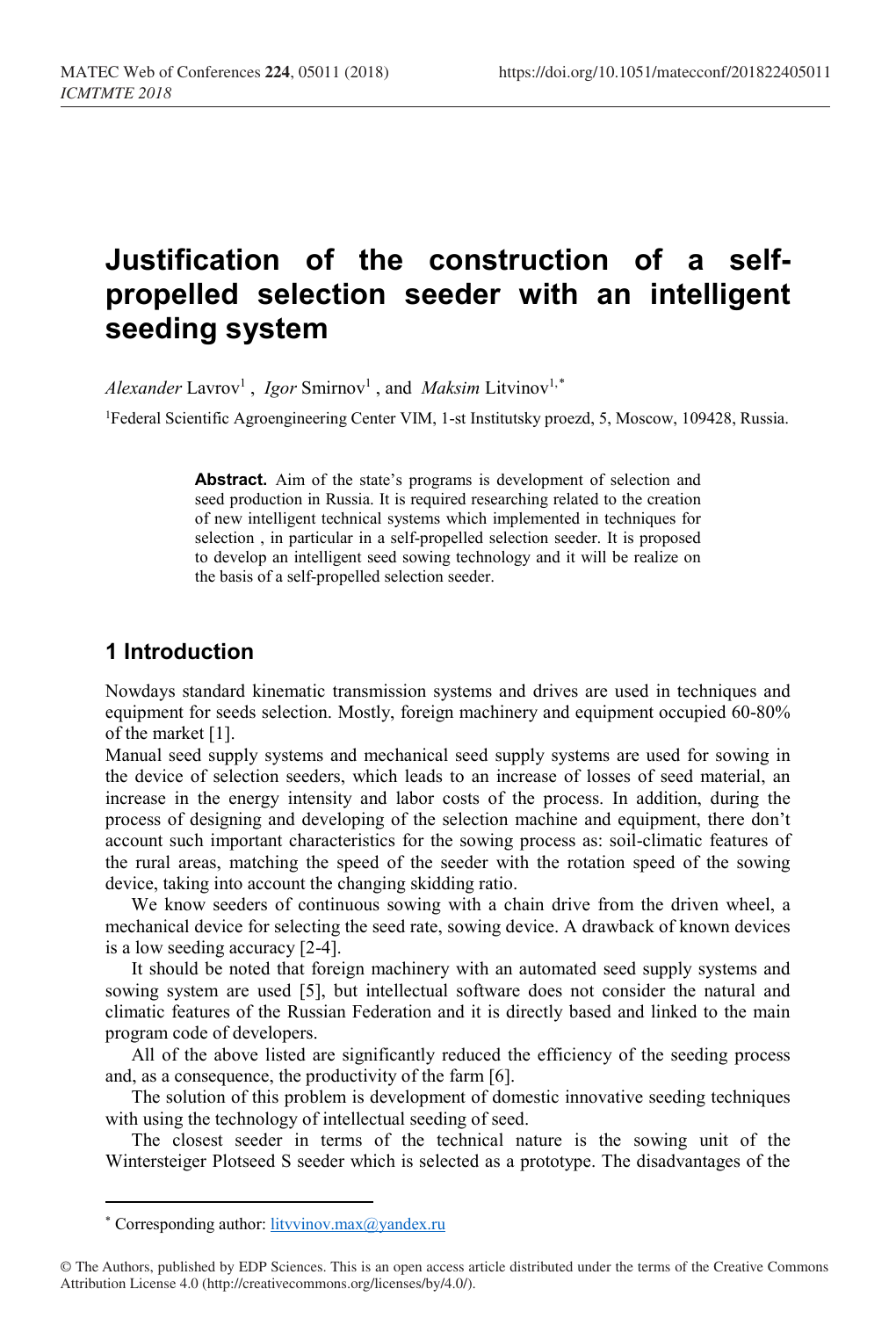known device are low seeding accuracy due to poor adhesion to the soil, inertness of the mechanical drive, lack of feedback of the sowing device drive.

The technical purpose of the invention is increasing the accuracy of sowing crops seeds by eliminating the rigid coupling of the driven wheel with the seeding device and replacing it with an electronic one, as well as reducing the error in the sowing rate due to slipping of the wheels, due to the inertia of the mechanical drive and the absence of monitoring devices .

The invented technical problem of the invention is solved by the adjusting the seed rate of continuous seeding including the seeding machine with its drive, the operator panel, telemetric sensors placed on the driven wheel according to the invention. It is equipped with an electronic control unit on the seeder and the slit optical sensor in the seeding system of the sowing device, connected by feedback. The drive of the sowing apparatus is made from a stepper motor which controlled by the electronic unit.

Synchronization of rotation of the sowing apparatus and real speed is carried out due to the intellectual drive developed by the FGBAC FNAC VIM by a group of researchers. Figure 1 shows the layout of the seed drill in the inter-axis space of the self-propelled chassis of Agromash 30 SS.

The aims of the research are placing a mounted seeder in the inter-axis space of the selfpropelled chassis and replacing the mechanical drive with the possibility to correlate the seeding rate for different crops, soils, climatic conditions.



**Fig. 1.** General view of a self-propelled selection seeder.

### **2 Materials and methods**

#### **Seeder**

The machine for research was the Rowseed S seeder (WINTERSTEIGER). It is intended for the continuous sowing of crops, legumes and cereals in the plots of the second stage of selection. The factory provided the drive of the sowing device from an additional wheel and changed the seeding rate for different crops by permuting the sprocket gears.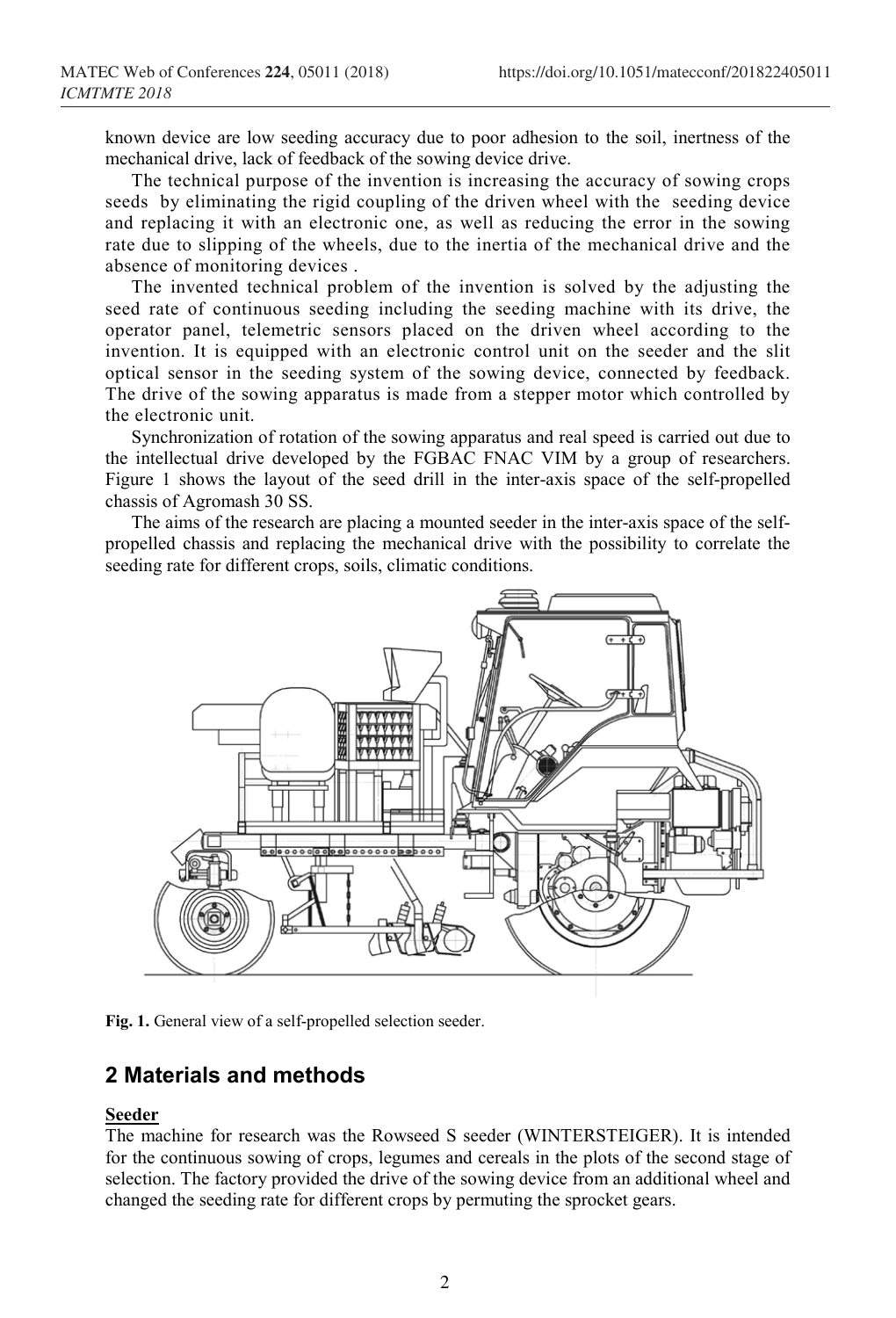We used the Global Sow Control System (GSC) for this seeder, which allows to configure the parameters of the plots and the sowing device. This system controls the power supply to the electric motors of the cassette feeding mechanism during ordinary seeding, and also it notifies with an audible signal if the cassettes are empty.

Table 1 shows the technical characteristics of this seeder.

**Table 1.** The main characteristics and parameters of a seeder for continuous sowing of cereals (WINTERSTEIGER Rowseed S, Austria)

| Control System        | System Global Seed Control (GSC).       |
|-----------------------|-----------------------------------------|
| Drive                 | From the wheel with a telemetric sensor |
| Weight, kg            | 400                                     |
| Amount of plots       |                                         |
| Type of furrow-opener | Two-dick NODET                          |
| Width of grip, m      | 1,25                                    |

#### **Self-propelled chassis**

The energy machine was the self-propelled chassis of the Agromash 30 SS (manufactured by VLADIMIR MOTOR-TRAKTORNY PLANT LLC), which is used to aggregate to the seeder. The self-propelled chassis VTZ-30SH and its modifications are universal four-wheeled tractors of frame construction. On this self-propelled chassis diesel and power transmission are located at the rear part, and the front part is an open tubular frame with the cargo platform.

The self-propelled chassis VTZ-30SH and its modifications are intended for using as a universal transporting machine and also as a base for mounting on the different machinery frames (mounting machine, equipment and working bodies) for producing special works in agriculture, public utilities and industry.

The installation of the equipment on the chassis frame is provided a good overview of the rows and the working bodies of the equipment, however, this chassis can not synchronize the working bodies of the attachments with the speed of movement.

The main technical characteristics of the self-propelled chassis (Agromash 30SH, Russia, Vladimir) are presented in Table 2.

| Type                          | Self-propelled, universal wheel with |
|-------------------------------|--------------------------------------|
|                               | reverse                              |
| Traction class                | 0,6                                  |
| Weight, kg                    | 2460                                 |
| Engine operating power, h.p.  | 30                                   |
| Row, mm                       | 1424                                 |
| Overall dimensions: l*w*h, mm | 4205*1630*2632                       |
| Frame, mm                     | 2510                                 |
| Agrotechnical clearance, mm   | 450                                  |

**Table 2.** The main characteristics of the self-propelled chassis (VMTZ Agromash 30SH, Russia)

### **Device for intellectual sowing**

It was developed an intelligent seed sowing device to adapted the seeder to a selfpropelled chassis, (figure 2, table 3), which included a seeding machine with its drive, an operator panel, telemetric sensors placed on the driven wheel and a seed rate control solenoid. The device is made of a stepper motor with a microcontroller and intelligent seeding program.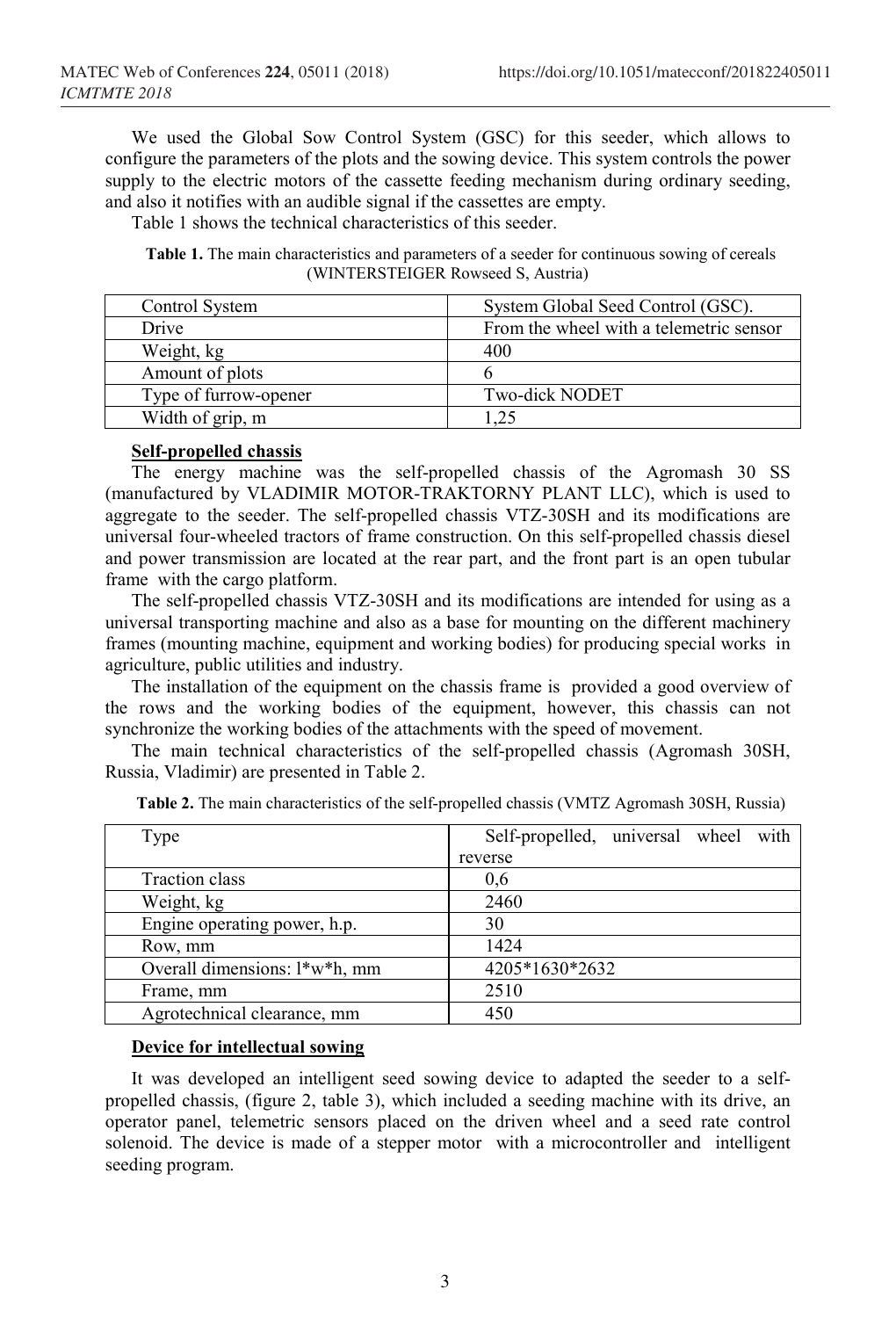



| Table 3. Technical characteristics of the intelligent seeding device |  |  |  |
|----------------------------------------------------------------------|--|--|--|
|----------------------------------------------------------------------|--|--|--|

| Type and model of the engine | Step. FL86STH118  |
|------------------------------|-------------------|
| Power consumption, W         | 210               |
| Maximum torque, $N * m$      | 8.7               |
| Weight, kg                   | 3.8               |
| Controller Model             | Arduina Mega 2560 |
| Driver Model Модель драйвера | SMSD-4.2RS-485    |

The system of intelligent sowing works in such way. Halls telemetric sensors 4 are installed on the driven wheels of a seeder or a tractor to obtain telemetry data. The operator sets the seed rate at the operator's console 5. Hall sensors 4 remove the original signal from the seed drill during moving of the seeder. Microcontroller 1 processes the received signal, excludes wheel slip, generates a control signal for driver 3. Driver 3, in turn, drives stepper motor 2, which rotates the shaft of the sowing apparatus. Based on the data received from the sensors 4, the microcontroller 1 corrects the frequency of the output pulses. Installation of sensors 4 is necessary to reduce the error of the length of the plots due to wheel slippage. After correcting the data, the microcontroller 1 generates the output pulses in accordance with a predetermined program and sends them to the controller 3 of the stepper motor 2. The stepper motor 2 rotates the shaft of the seeder.

To determine the uniformity of seed distribution along the length of the row, investigations of the sowing apparatus were carried out in accordance with GOST 31395- 2007 (Tractor seeders, test methods).

### **3 Results and discussions**

We conducted laboratory and field tests for evaluating the efficiency of the self-propelled selection seeder. During the tests, the following process parameters were evaluated: uniformity of seeding, uniformity of depth of embedding in the longitudinal, transverse direction.

Qualitative performance of the seeder is determined by sowing plots of 10 m in length. The number of plants is shown in Table 4 on one running meter.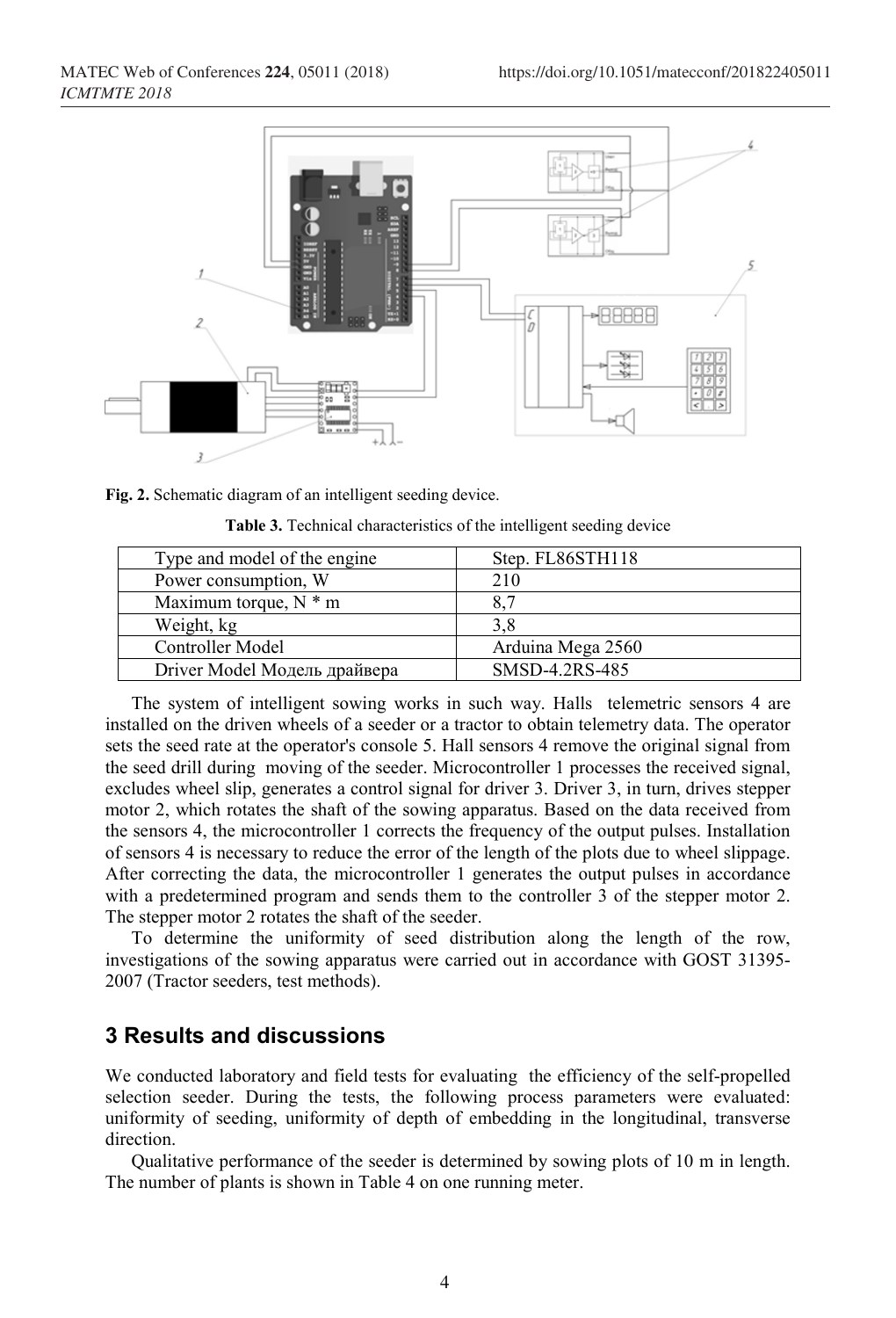| Indicators                                                 | Number of sowing device |     |      |      |      | Average |      |
|------------------------------------------------------------|-------------------------|-----|------|------|------|---------|------|
|                                                            |                         | 2   | 3    | 4    | 5    | 6       |      |
| of<br>Amount<br>plants on<br>1<br>running meter<br>of row: |                         |     |      |      |      |         |      |
| the<br>1n<br>beginning                                     | 21                      | 22  | 23   | 21   | 22   | 20      | 21,5 |
| $-in$<br>the<br>middle                                     | 22                      | 20  | 19   | 22   | 22   | 20      | 20,8 |
| -at the end                                                | 20                      | 21  | 22   | 19   | 19   | 19      | 20,0 |
| Average<br>quadratic<br>deviation                          | 1                       | 1   | 2,08 | 1,52 | 1,73 | 0,57    | 0,75 |
| Coefficient of<br>variation, %                             | 4,7                     | 4,7 | 9,7  | 7,3  | 8,2  | 2,9     | 3,6  |

**Table 4.** Amount of plants in a 10 m length plot

Analysis of the obtained data shows that the design of the seeder ensures uniform sowing of the seeds of the flask along length of the row. The mean square deviation along the length of the row does not exceed 0.75 pieces, and the coefficient of variation is 3.6%, which corresponds to the agrotechnical requirements, when the seeds are distributed in rows with a seed spacing of 5 cm.

The depth of seeding by different sowing machines along the row length is shown in Table 5.

| Indicators     | Number of sowing device |     |      |      |     | Average |      |
|----------------|-------------------------|-----|------|------|-----|---------|------|
|                |                         | 2   | 3    | 4    | 5   | 6       |      |
| of<br>Depth    |                         |     |      |      |     |         |      |
| seeding on 1   |                         |     |      |      |     |         |      |
| running meter  |                         |     |      |      |     |         |      |
| of row:        |                         |     |      |      |     |         |      |
| the<br>1n      |                         |     |      |      |     |         |      |
| beginning      | 5,9                     | 7,1 | 5,9  | 6,4  | 7,6 | 5,6     | 6,4  |
| -in the middle | 6,1                     | 6,9 | 7,5  | 5,4  | 6,6 | 5,9     | 6,4  |
| -at the end    | 5,3                     | 6,1 | 7,3  | 7,6  | 6,7 | 4,9     | 6,3  |
| Average        |                         |     |      |      |     |         |      |
| quadratic      |                         |     |      |      |     |         |      |
| deviation      |                         |     |      |      |     |         |      |
| Coefficient of | 7,2                     | 7,9 | 12,6 | 17,0 | 7,9 | 9,3     |      |
| variation, %   | $\mathfrak{D}$          |     | 3    | 3    |     | 9       | 0,84 |

**Table 5.** Depth of seeding by a self-propelled selection seeder

Analysis of the obtained data shows that the seed drill provides an even depth of seeding. It varies from 4.9 cm to 7.6 cm, which corresponds to agrotechnical requirements.

## **4 Conclusions**

As a result of the carried out researches it is established that a self-propelled selection seeder with an intelligent drive of the sowing apparatus ensures a high-quality and